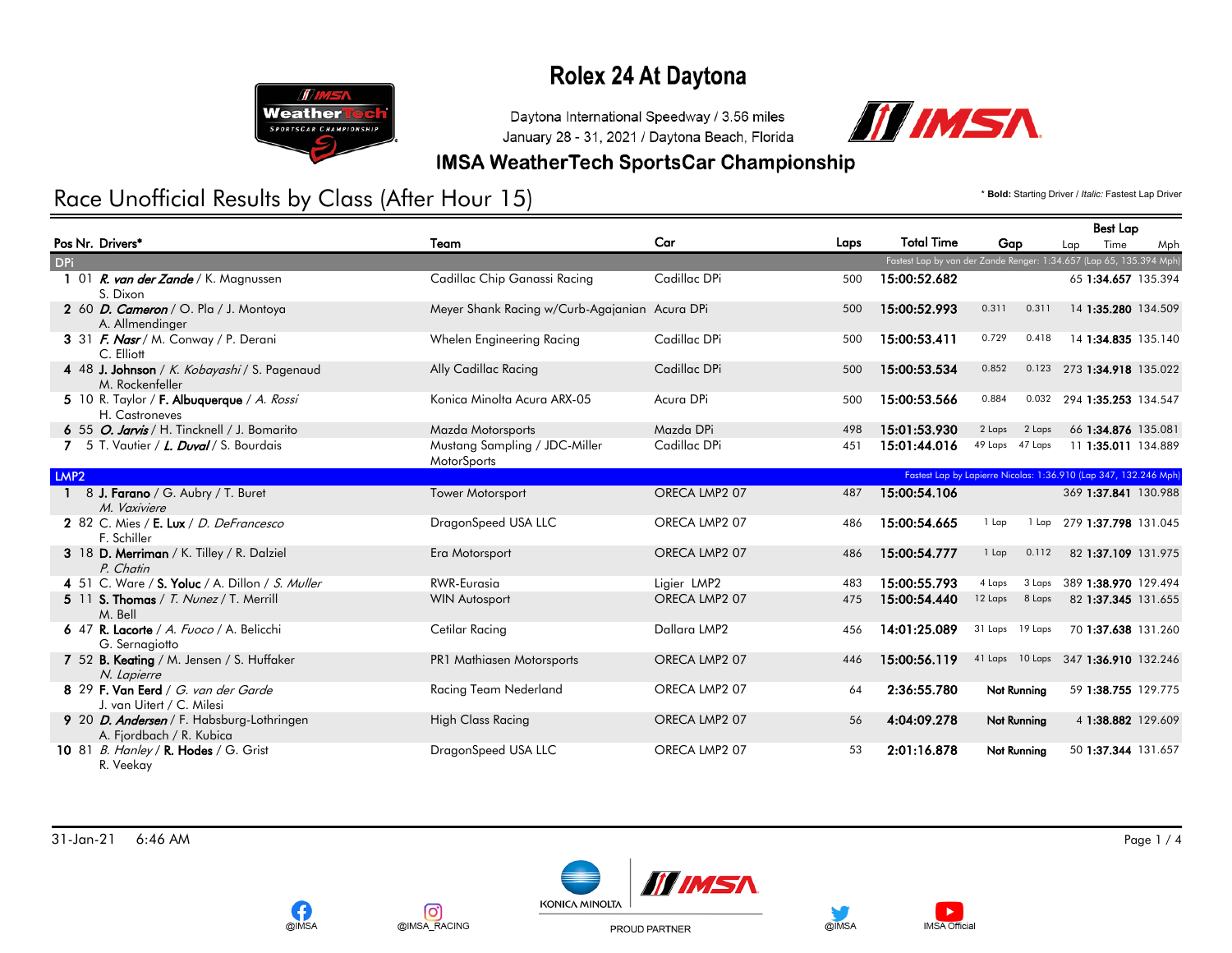

Daytona International Speedway / 3.56 miles January 28 - 31, 2021 / Daytona Beach, Florida



#### **IMSA WeatherTech SportsCar Championship**

## Race Unofficial Results by Class (After Hour 15) **And Access 2018** The Manuscript of *Bold: Starting Driver / Italic: Fastest Lap Driver*

**OIMSA** 

တြ

@IMSA\_RACING

|                                                                |                              |                      |      |                                                                       |                                                                |        | <b>Best Lap</b>             |     |
|----------------------------------------------------------------|------------------------------|----------------------|------|-----------------------------------------------------------------------|----------------------------------------------------------------|--------|-----------------------------|-----|
| Pos Nr. Drivers*                                               | Team                         | Car                  | Laps | <b>Total Time</b>                                                     | Gap                                                            | Lap    | Time                        | Mph |
| LMP3                                                           |                              |                      |      |                                                                       | Fastest Lap by Hoerr Laurents: 1:43.389 (Lap 422, 123.959 Mph) |        |                             |     |
| 1 74 G. Robinson / S. Andrews / O. Askew<br>S. Pigot           | <b>Riley Motorsports</b>     | Ligier JS P320       | 469  | 15:01:11.845                                                          |                                                                |        | 398 1:43.548 123.768        |     |
| 2 33 L. Willsey / J. Barbosa / W. Boyd<br>Y. Clairay           | Sean Creech Motorsport       | Ligier JS P320       | 464  | 15:00:56.141                                                          | 5 Laps                                                         |        | 5 Laps 420 1:44.140 123.065 |     |
| 3 6 M. Kranz / L. Hoerr / K. Koch<br>S. McAleer                | Muehlner Motorsports America | Duqueine D08         | 464  | 15:01:15.279                                                          | 19.138<br>5 Laps                                               |        | 422 1:43.389 123.959        |     |
| 4 91 J. Cox / D. Murry / A. McCusker<br>J. Bleekemolen         | <b>Riley Motorsports</b>     | Ligier JS P320       | 457  | 15:00:19.253                                                          | 12 Laps                                                        | 7 Laps | 327 1:43.744 123.535        |     |
| 5 54 J. Bennett / G. Kurtz / C. Braun<br>M. McMurry            | Core Autosport               | Ligier JS P320       | 451  | 15:00:13.171                                                          | 18 Laps                                                        |        | 6 Laps 404 1:44.580 122.547 |     |
| 6 7 M. Kvamme / R. Norman / G. Chaves<br>T. Estep              | Forty7 Motorsports           | Duqueine D08         | 413  | 14:56:00.129                                                          | 38 Laps<br>56 Laps                                             |        | 219 1:44.068 123.150        |     |
| 7 38 R. Lindh / C. Cassels / M. LLarena<br>A. Ori              | Performance Tech Motorsports | Ligier JS P320       | 407  | 15:00:58.891                                                          | 62 Laps<br>6 Laps                                              |        | 16 1:44.230 122.959         |     |
| <b>GTLM</b>                                                    |                              |                      |      | Fastest Lap by Pier Guidi Alessandro: 1:42.411 (Lap 429, 125.143 Mph) |                                                                |        |                             |     |
| 3 A. Garcia / J. Taylor / N. Catsburg                          | Corvette Racing              | Corvette C8.R        | 477  | 15:00:56.553                                                          |                                                                |        | 4 1:42.880 124.572          |     |
| 2 25 C. De Phillippi / P. Eng / T. Glock<br><b>B.</b> Spengler | <b>BMW Team RLL</b>          | <b>BMW M8 GTE</b>    | 477  | 15:00:57.596                                                          | 1.043                                                          | 1.043  | 65 1:42.790 124.681         |     |
| 3 4 T. Milner / N. Tandy / A. Sims                             | Corvette Racing              | Corvette C8.R        | 477  | 15:00:57.647                                                          | 1.094<br>0.051                                                 |        | 434 1:42.856 124.601        |     |
| 4 62 J. Calado / A. Pier Guidi / J. Gounon<br>D. Rigon         | Risi Competizione            | Ferrari 488 GTE      | 477  | 15:00:58.417                                                          | 1.864                                                          | 0.770  | 429 1:42.411 125.143        |     |
| 5 24 J. Edwards / J. Krohn / A. Farfus<br>M. Wittmann          | <b>BMW Team RLL</b>          | <b>BMW M8 GTE</b>    | 477  | 15:02:18.294                                                          | 1:21.741<br>1:19.877                                           |        | 10 1:42.748 124.732         |     |
| 6 79 C. MacNeil / $K$ . <i>Estre</i> / R. Lietz / G. Bruni     | WeatherTech Racing           | Porsche 911 RSR - 19 | 467  | 15:02:10.806                                                          | 10 Laps<br>10 Laps                                             |        | 14 1:42.642 124.861         |     |
|                                                                |                              |                      |      |                                                                       |                                                                |        |                             |     |





@IMSA

PROUD PARTNER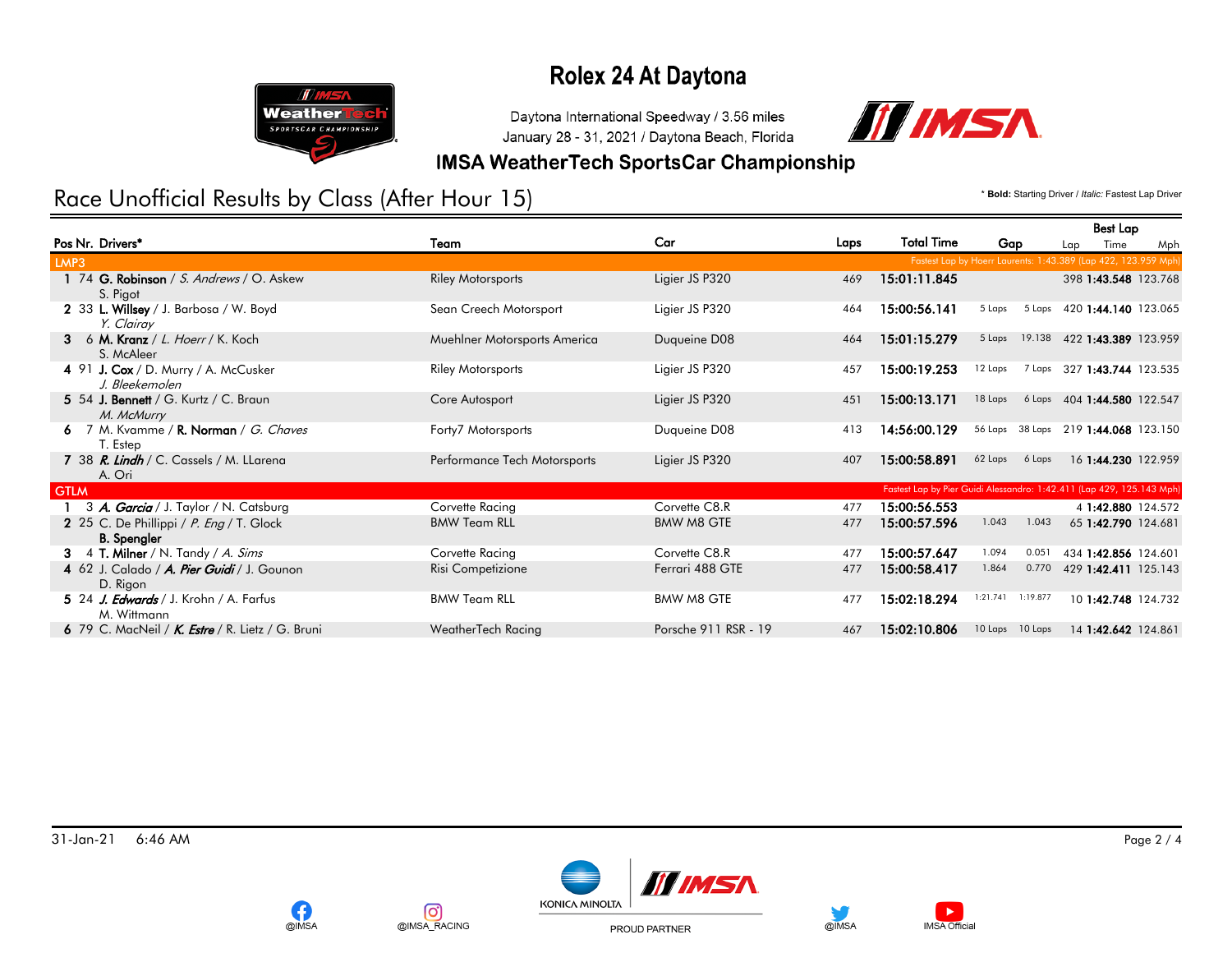

Daytona International Speedway / 3.56 miles January 28 - 31, 2021 / Daytona Beach, Florida



#### **IMSA WeatherTech SportsCar Championship**

## Race Unofficial Results by Class (After Hour 15) **And Access 2018** The Manuscript of *Bold: Starting Driver / Italic: Fastest Lap Driver*

|            |                                                                 |                                |                          |      |                   |                                                              |         | <b>Best Lap</b>             |     |
|------------|-----------------------------------------------------------------|--------------------------------|--------------------------|------|-------------------|--------------------------------------------------------------|---------|-----------------------------|-----|
|            | Pos Nr. Drivers*                                                | Team                           | Car                      | Laps | <b>Total Time</b> | Gap                                                          |         | Time<br>Lap                 | Mph |
| <b>GTD</b> |                                                                 |                                |                          |      |                   | Fastest Lap by Gomes Marcos: 1:45.724 (Lap 452, 121.221 Mph) |         |                             |     |
|            | 1 57 R. Ward / P. Ellis / I. Dontje / M. Engel                  | Winward Racing                 | Mercedes-AMG GT3         | 463  | 15:00:57.428      |                                                              |         | 448 1:46.161 120.722        |     |
|            | 2 75 K. Habul / R. Marciello / M. Grenier<br>L. Stolz           | Sun Energy 1                   | Mercedes-AMG GT3         | 463  | 15:00:59.989      | 2.561                                                        |         | 2.561 450 1:45.885 121.037  |     |
|            | 3 21 S. Mann / N. Nielsen / D. Serra<br>M. Cressoni             | Af Corse                       | Ferrari 488 GT3          | 463  | 15:01:00.461      | 3.033                                                        | 0.472   | 12 1:45.774 121.164         |     |
|            | 4 1 B. Sellers / M. Snow / C. Lewis<br>A. Caldarelli            | Paul Miller Racing             | Lamborghini Huracan GT3  | 463  | 15:02:02.459      | 1:05.031<br>1:01.998                                         |         | 244 1:46.181 120.699        |     |
|            | 5 16 T. Hindman / P. Long / J. Heylen<br>K. Bachler             | Wright Motorsports             | Porsche 911 GT3R         | 463  | 15:02:20.828      | 1:23.400                                                     | 18.369  | 38 1:46.085 120.809         |     |
|            | 6 9 Z. Robichon / L. Vanthoor / L. Kern<br>M. Campbell          | <b>Pfaff Motorsports</b>       | Porsche 911 GT3R         | 463  | 15:02:21.938      | 1:24.510                                                     | 1.110   | 32 1:46.192 120.687         |     |
|            | 7 97 M. Root / C. Eastwood / B. Keating<br>R. Westbrook         | <b>TF Sport</b>                | Aston Martin Vantage GT3 | 463  | 15:02:28.699      | 1:31.271                                                     | 6.761   | 80 1:46.366 120.489         |     |
|            | 8 23 I. James / R. De Angelis / D. Turner<br>R. Gunn            | Heart Of Racing Team           | Aston Martin Vantage GT3 | 462  | 15:01:13.959      | $1$ Lap                                                      | $1$ Lap | 446 1:46.496 120.342        |     |
|            | 9 96 B. Auberlen / R. Foley / A. Read<br>C. Herta               | <b>Turner Motorsport</b>       | BMW M6 GT3               | 462  | 15:01:59.507      | 1 Lap                                                        | 45.548  | 414 1:45.784 121.152        |     |
|            | 10 63 E. Jones / B. Curtis / R. Briscoe<br>M. Gomes             | Scuderia Corsa                 | Ferrari 488 GT3          | 461  | 14:59:19.815      | 2 Laps                                                       | $1$ Lap | 452 1:45.724 121.221        |     |
|            | 11 28 <i>D. Morad / M. Skeen / B. Johnson</i><br>M. Buhk        | Alegra Motorsports             | Mercedes-AMG GT3         | 460  | 15:01:02.620      | 3 Laps                                                       |         | 1 Lap 417 1:46.182 120.698  |     |
|            | 12 44 J. Potter / A. Lally / S. Pumpelly<br>M. Farnbacher       | Magnus with Archangel          | Acura NSX GT3            | 458  | 15:01:45.186      | 5 Laps                                                       |         | 2 Laps 272 1:46.738 120.069 |     |
|            | 13 88 R. Ferriol / E. Bamber / K. Legge<br>C. Nielsen           | <b>Team Hardpoint EBM</b>      | Porsche 911 GT3R         | 457  | 14:59:16.012      | 6 Laps                                                       | 1 Lap   | 237 1:46.139 120.747        |     |
|            | 14 64 T. Giovanis / O. Trinkler / H. Plumb<br>M. Plumb          | <b>TeamTGM</b>                 | Porsche 911 GT3R         | 455  | 15:01:00.555      | 8 Laps                                                       | 2 Laps  | 53 1:46.789 120.012         |     |
|            | 15 42 A. Metni / A. Davis / J. Hildebrand<br>D. Yount           | NTE Sport                      | Audi R8 LMS GT3          | 434  | 15:01:00.108      | 29 Laps 21 Laps 113 1:47.983 118.685                         |         |                             |     |
|            | 16 14 A. Telitz / O. Gavin / K. Kirkwood<br>J. Hawksworth       | Vasser Sullivan                | Lexus RC F GT3           | 429  | 15:02:04.996      | 34 Laps                                                      |         | 5 Laps 408 1:45.962 120.949 |     |
|            | 17 12 R. Megennis / Z. Veach / T. Bell<br>F. Montecalvo         | Vasser Sullivan                | Lexus RC F GT3           | 399  | 15:00:58.695      | 64 Laps 30 Laps                                              |         | 2 1:46.078 120.816          |     |
|            | 18111 S. Schothorst / M. Mapelli / R. Ineichen<br>M. Bortolotti | <b>GRT Grasser Racing Team</b> | Lamborghini Huracan GT3  | 347  | 12:14:32.486      | Not Running                                                  |         | 3 1:46.166 120.716          |     |

31-Jan-21 6:46 AM Page 3 / 4











 $\blacktriangleright$ 

**IMSA Official** 

PROUD PARTNER